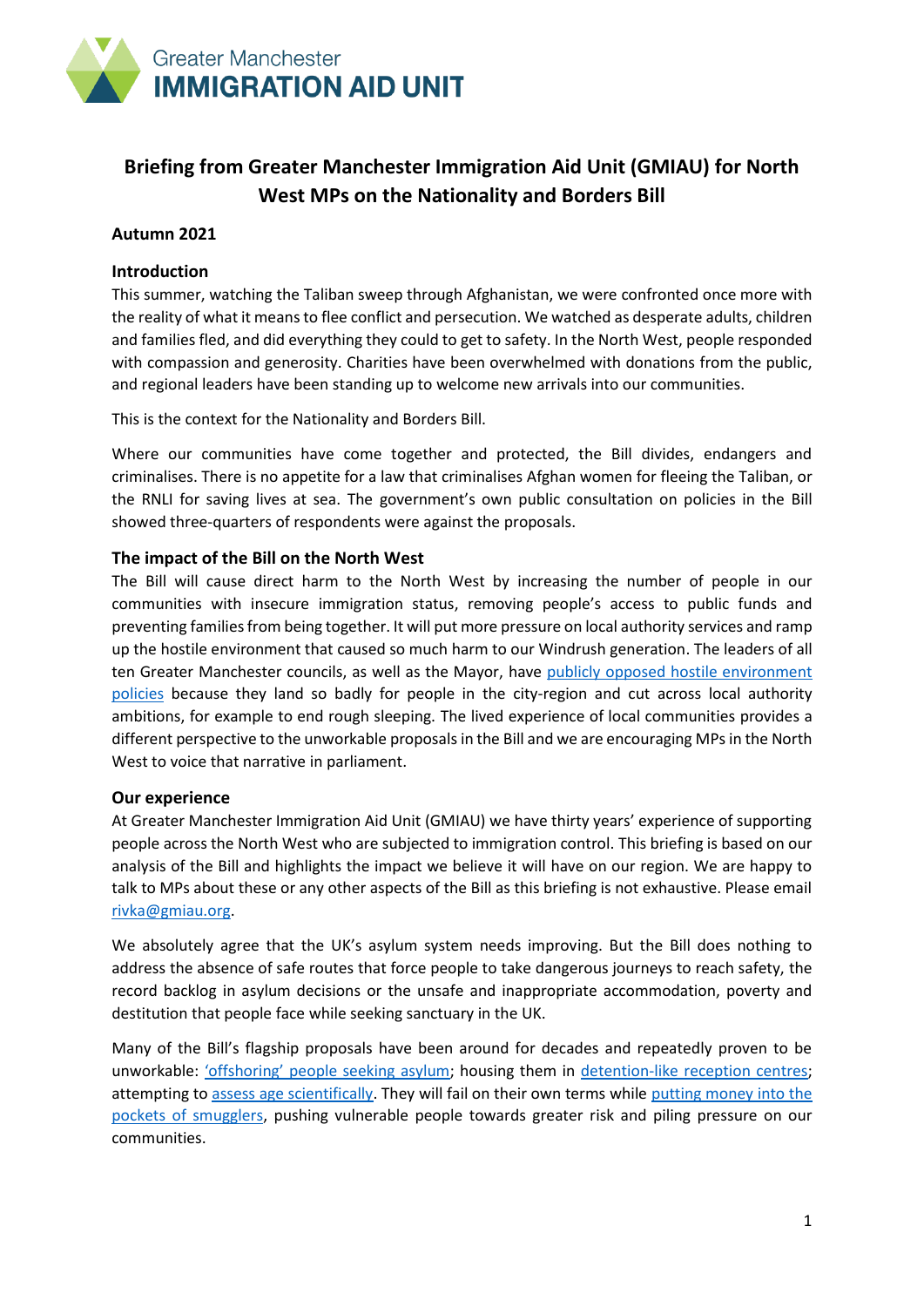

# **Afghan women among those criminalised by the Bill**

This case study is fictional, demonstrating what could happen in future to a woman fleeing the Taliban today if the Bill becomes law.

*Aisha, an Afghan woman, is facing persecution by the Taliban. She's at particular risk because of family ties to people working for the US and UK governments. So she flees to save her life and the lives of her two youngest children. They cross the border as quickly as they can, and having nowhere else safe to go, begin the long and dangerous journey to Europe where Aisha's cousin, her only family outside of Afghanistan, lives. Aisha speaks some English and her cousin lives in Manchester so having lost everything, she's heading here. After reaching France the only way she can get to the UK to claim asylum is to cross the Channel in a dinghy.*

*It capsizes near the UK coast, but luckily Aisha and her children are rescued by the RNLI. She's terrified but she hopes that she'll find safety for herself and her family here and that she'll be able to bring her husband and older children to make the family whole again.*

*Under the system proposed in the Bill, Aisha will be committing a criminal act by setting foot in the UK, as will anyone who helped her get here, even if it wasn't for their own gain. That includes the RNLI volunteers who save her life in the Channel. Because of her method of travel – because she left in a hurry – she will not have the same rights as other refugees. Her claim may be deemed inadmissible, meaning the government has six months to try to return her to another country. She may be removed from the UK and kept in detentionlike conditions offshore, on a remote island or a far-away country. Rather than being able to recover from the trauma of what she's run away from, she'll be imprisoned for the "crime" of trying to keep her family safe. Even if her asylum claim means she is recognised as a refugee, she may still have restricted rights compared to other refugees from Afghanistan who came to the UK from resettlement camps. Instead she will have to make successive applications for temporary immigration status, continuing to live in fear and insecurity, kept apart from her husband and children.*

# **Differential treatment of refugees (Part 2, Clause 10)**

Based on a flawed interpretation of Article 31 of the 1951 Refugee Convention, one of the most controversial proposals in the Bill will allow refugees to be treated differently simply because of how they travelled to the UK. Clause 10 will mean if people arrive in the UK outside of a governmentsanctioned route, they may be given a shorter, temporary form of immigration status, their route to settlement in the UK may be longer, they may not have access to public funds and they may have very limited rights to reunite with family *even if they are found to be a refugee*.

We stand alongside the UN refugee agency (UNHCR) in [condemning this proposal](https://www.unhcr.org/uk/news/press/2021/5/6097bce14/unhcr-deeply-concerned-at-discriminatory-two-tier-uk-asylum-plans-urges.html) which would affect the majority of people claiming asylum in the UK. Many people we support have had to travel by foot over mountains and through Europe in the backs of lorries to escape conflict and persecution.

The scenes at Kabul airport and at the Afghan borders this summer make it abundantly clear that people in desperate situations do not have the luxury of waiting for the UK government to set up a resettlement programme.

The clause also allows for people to be treated differently if they have delayed claiming asylum after arriving in the UK. The government expects every vulnerable, terrified person who arrives after an arduous journey to know how the UK asylum rules work and to be able to make a claim, in full, straight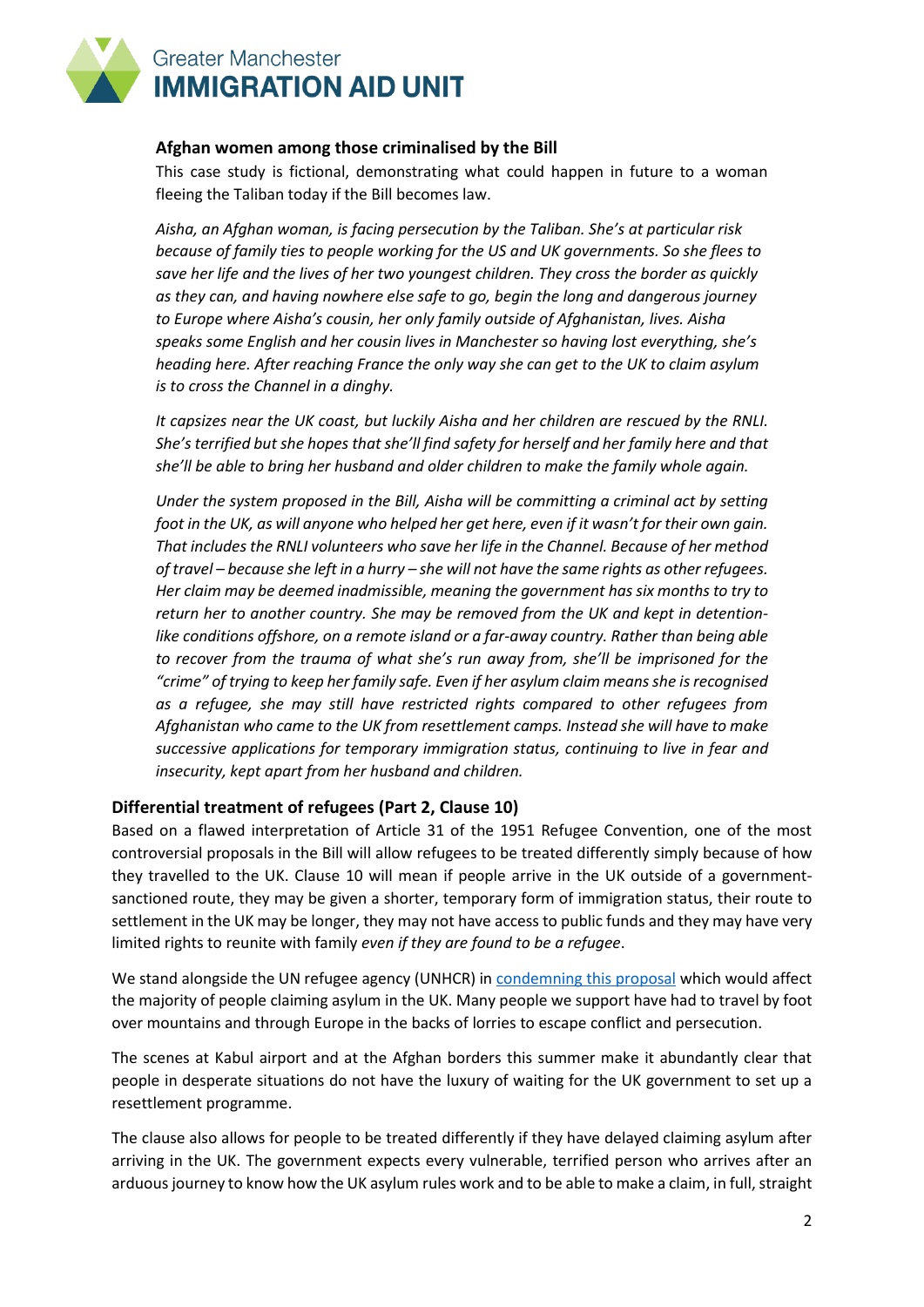

away. Our experience in the North West tells us that this is not reflective of reality for people who have faced trauma, some of whom don't even know they can claim asylum.

**We are asking MPs in the North West to: speak up against this clause, and push for safeguards to protect children (who are claiming asylum on their own as well as children in family groups) from a two-tier system.** 

### **Inadmissibility (Part 2, Clause 14)**

The operating assumption of Clause 14 appears to be that everyone should claim asylum somewhere else in the world, and that the UK should be uniquely able to avoid its international obligations. Clause 14 will create even more of a bottleneck in the asylum system, as people wait in limbo while the government attempts to return them elsewhere. With [no return agreements](https://twitter.com/ColinYeo1/status/1337069616078721025) in place with other countries this is completely unworkable, and in the North West we have already seen this with the 'safe third country' provisions added to the Immigration Rules in January 2021.

**We are asking MPs in the North West to: seek assurances about safeguards for children in relation to inadmissibility; speak up against the inadmissibility clause and put pressure on the government to prioritise faster, fairer grants of asylum, not more bureaucracy and delay.**

#### **What the Bill should address – asylum delays**

People we support with insecure immigration status tell us about the severe mental health impact of living in insecurity, waiting in limbo for decisions or fearing detention and deportation. Emmanuel, who has been waiting over two years for a decision on his asylum claim, told us: "*there were moments when I thought about ending my life. (…) I can't sleep well at night because I think too much. It is very hard*." Many children we support are [physically and emotionally falling apart](https://gmiau.org/new-report-wasted-childhoods-the-impact-of-covid-19-asylum-delays-on-children/) while they wait for an asylum decision. One child's social worker wrote, "*His mental health has deteriorated… he reports feeling worried about his asylum claim the majority of the time which causes him to feel anxious, tense and upset."* Twelve children we support from Afghanistan have been waiting longer than six months for a decision on their asylum claim – the average time they have waited is nearly a year.

#### **Immigration Offences and Enforcement (Part 3)**

The Bill proposes to further criminalise people seeking asylum by making it a criminal offence to "arrive" – rather than "enter" – the UK without a visa. It will increase sentences for this kind of offence, *and* make it an offence to help people to safety on dangerous routes like Channel crossings, even if not for gain. This means that charities like the RNLI could be criminalised for saving people at sea.

### **We are asking MPs in the North West: to speak up against enforcement measures that criminalise people seeking asylum and those who save lives.**

#### *What is resettlement?*

*Some people who have fled their countries live in refugee camps. A small fraction will be referred for resettlement by the United Nations. This means they'll arrive in countries like the UK with their refugee status. In the Bill, this is how the government expects people to*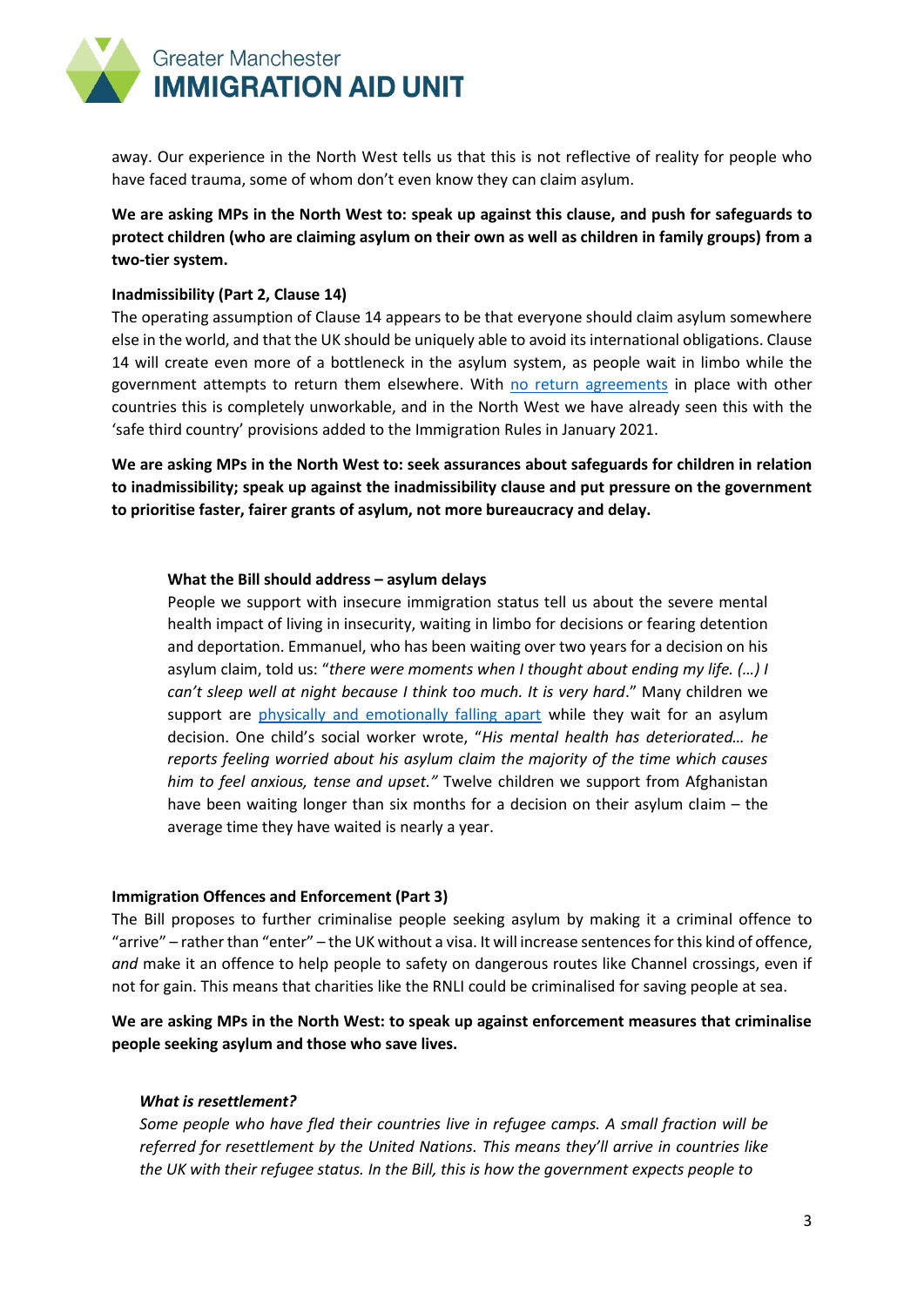

*claim asylum. But resettlement is a long-term solution and doesn't happen in anywhere near large enough numbers. In 2019[, only half of one percent](https://www.amnesty.org/en/what-we-do/refugees-asylum-seekers-and-migrants/global-refugee-crisis-statistics-and-facts/) of the world's refugee population was resettled, and in the UK [only 823 people were resettled to the UK](https://www.refugeecouncil.org.uk/our-work/refugee-resettlement/) in 2020.*

*A bespoke resettlement scheme for the situation in Afghanistan is important – although a commitment to resettle 5,000 people in the first year is not ambitious enough. The government needs to commit to a broader resettlement target that enables communities to plan to welcome their new arrivals.*

**We are asking MPs in the North West to call on the government to commit to a resettlement scheme of at least 10,000 people per year.**

#### **Refugee family reunion (the impact of Clause 10 and 14)**

Our advice line has been busy with calls from distressed people of Afghan origin in the North West who are desperate to reunite with family members still stuck in Afghanistan. But the rules for refugee family reunion are strictly limited and people calling about brothers, sisters, parents and other family have found they don't fit into the rules. Families we have supported over the years have been put in situations where all their children are given permission to join them in the UK, but not their eldest child who is 19. They're put in the terrible position of having to choose whether to abandon their eldest child to reunite with their younger children in a place of safety.

It's something the government could do easily – expand the rules for refugee family reunion to allow people to join their family members. These are people within our communities who are being denied a most fundamental need – to live a full life with their family.

Instead the Bill will make it harder.

Because of the new inadmissibility rules and differential treatment, some people – even when given refugee status – may be denied the right to reunite with family members just because of the way they arrived in the UK.

**We are asking MPs in the North West to: oppose these clauses; speak up for their constituents who are now trying to reunite with family; and put pressure on the government to expand refugee family reunion rules rather than restrict them.**

### **No Recourse to Public Funds (the impact of clause 10)**

With this Bill, the government proposes to impose a No Recourse to Public Funds (NRPF) condition on even more people, extending it to cover refugees who travel to the UK in ways the government does not approve. Hundreds of people in Greater Manchester already live with an NRPF condition between March and December 2020, 231 people called our immigration advice line about living in poverty, many of them because of NRPF. [We believe](https://gmiau.org/the-impact-of-covid-19-on-people-with-a-no-recourse-to-public-funds-condition/) NRPF must be scrapped, and so do Greater [Manchester's council leaders](https://www.greatermanchester-ca.gov.uk/news/greater-manchester-leaders-open-statement-to-the-home-office-on-asylum-seeker-evictions-policy/). By increasing the number of people affected by NRPF the Bill will cause misery, it will threaten the cohesiveness of our communities, and it will also put more pressure on local authorities, already overstretched from the pandemic, to support people who should have the safety net of mainstream benefits.

**We are asking MPs in the North West to: raise local concerns about poverty and destitution; work to scrap NRPF altogether; push to retain access to public funds for all refugees.**